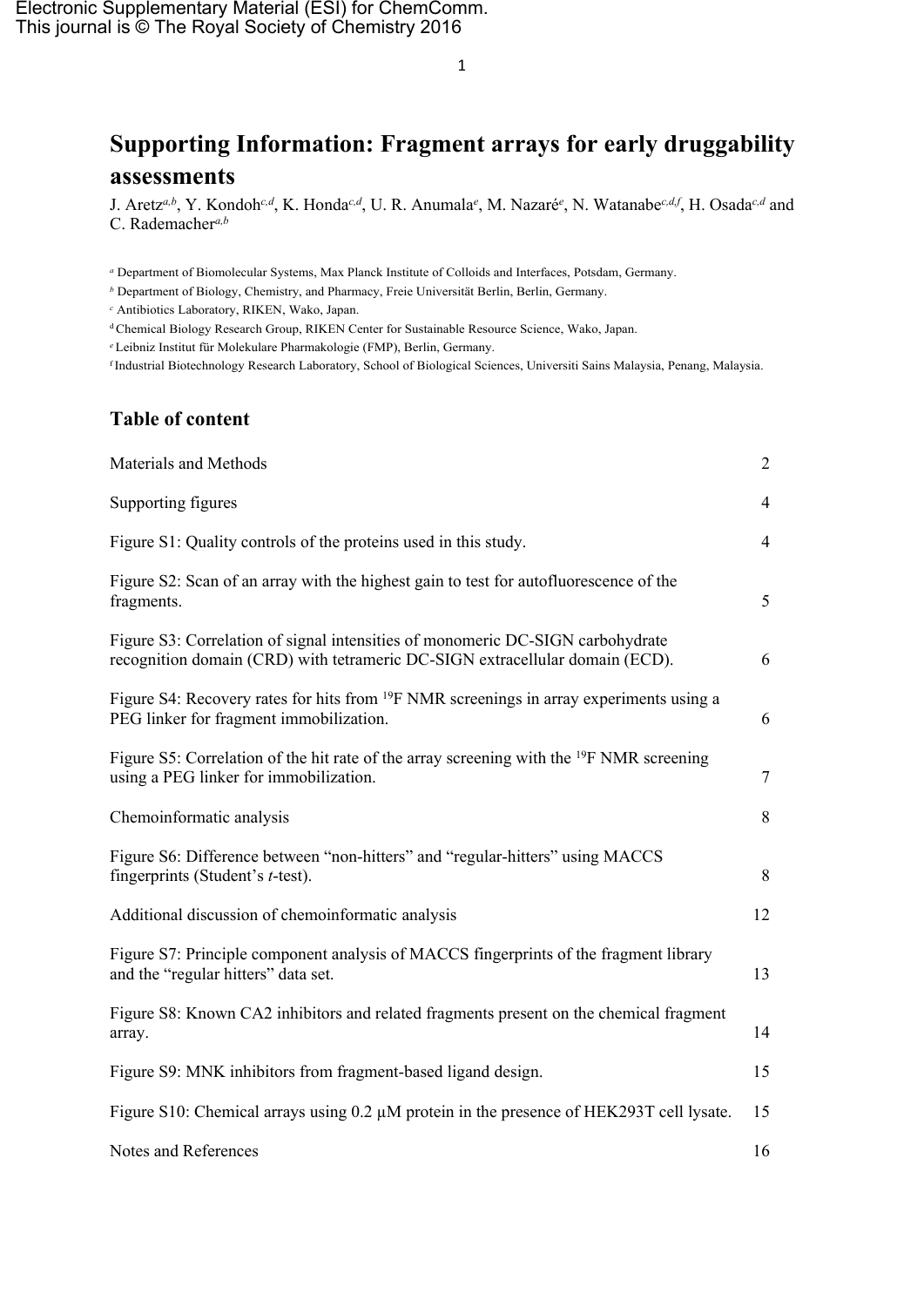# **Materials and Methods**

#### *Fragments used in this study*

Fluorinated fragments and their selection were published earlier<sup>1</sup>. Hits from a fragment-based NMR screening against murine Langerin will be published independently of this report (Aretz *et al.*, unpublished data). Quality controls were carried out for each compound using <sup>1</sup>H NMR (data not shown).

#### *Protein preparation*

DC-SIGN, murine and human Langerin as well as MNK were expressed as described elsewhere<sup>1, 2</sup>. Bovine Carbonic Anhydrase II (CA2) was purchased from Sigma-Aldrich (C3934, St. Louis, MO).

#### *Protein quality controls*

Purity and size of the proteins was assessed using sodium dodecyl sulfate polyacrylamide gel electrophoresis (SDS-PAGE) with subsequent Coumassie staining.

### *Fluorescent Labelling of C-type lectins*

2 mL of protein solution was dialyzed overnight against 1 L of HBS buffer, pH 7.6, with 5 mM calcium chloride at 4°C. The protein solution was transferred into a 5 mL pear shaped flask and 30 mM mannose was added while stirring at room temperature. 1 mg Chromeo-642-NHS-ester dye (Active Motif, Carlsbad, CA) was dissolved in 10 µL DMF. From this stock solution, 1 µL was added to the protein solution in 0.2 µL steps. Afterwards, the reaction was carried out for 1 h at room temperature and then quenched with a final concentration of 50 mM ethanolamine, pH 8.5, for 20 min. Then, the reaction mixture was rebuffered against TBS, pH 7.6, using Zeba Spin Columns (MWCO 7,000, Pierce Biotechnology, Waltham, MA) after the addition of 10 mM EDTA. After rebuffering, a final concentration of 30 mM calcium chloride was added and the protein was purified via a mannan affinity chromatography as described earlier<sup>3</sup>.

## *Fluorescent Labeling of MNK and CA2*

MNK was diafiltered using Amicon Ultra-15 spin filters (MWCO 10,000, EMD Millipore, Billerica, MA) against HBS buffer, pH 7.6 and afterwards concentrated to 1 mL volume. 3 mg of CA2 were dissolved in HBS buffer, pH 7.6. The protein solution was transferred into 15 mL falcon tubes. 1 mg Chromeo-642-NHS-ester dye was dissolved in 10 µL DMF. From this stock solution, in total 2 µL were added to the protein solution in 0.2 µL steps. Afterwards, the reaction was carried out for 1 h at room temperature in the dark and then quenched by adding 4 mL TBS buffer, pH 7.8 for 1 h. Excessive dye was removed by diafiltration using Amicon Ultra-15 spin filters and TBS buffer, pH 7.8 until the flow-through was colorless.

#### *Preparation of chemical arrays*

Chemical arrays were prepared using photo affinity proline linker as described previously<sup>4</sup> .

#### *Optimization of the incubation conditions*

To optimize the incubation conditions, we tested various methods to block the arrays (skim milk powder and BSA), to incubate the protein samples (4°C, 25°C, 1 h, overnight, with and without rotating, in presence and absence of BSA or skim milk), to detect protein binding (directly labelled, primary and secondary labelled detection) and to wash the arrays (quick and extensive). Extensive and multiple washing steps were not beneficial for signal quality, so we used directly fluorescently labelled proteins and a quick washing procedure using cold buffer (thrice for 5 s). On the other hand, this enhanced the background signal in samples with higher protein concentrations and lead to a background that was not evenly distributed in samples without mixing. A higher background signal was additionally observed when blocking the arrays with skim milk. This can probably be traced back to interactions from components of the skim milk with our lectins. In the end, using low concentrations of labelled protein after blocking the arrays with BSA while rotating during incubation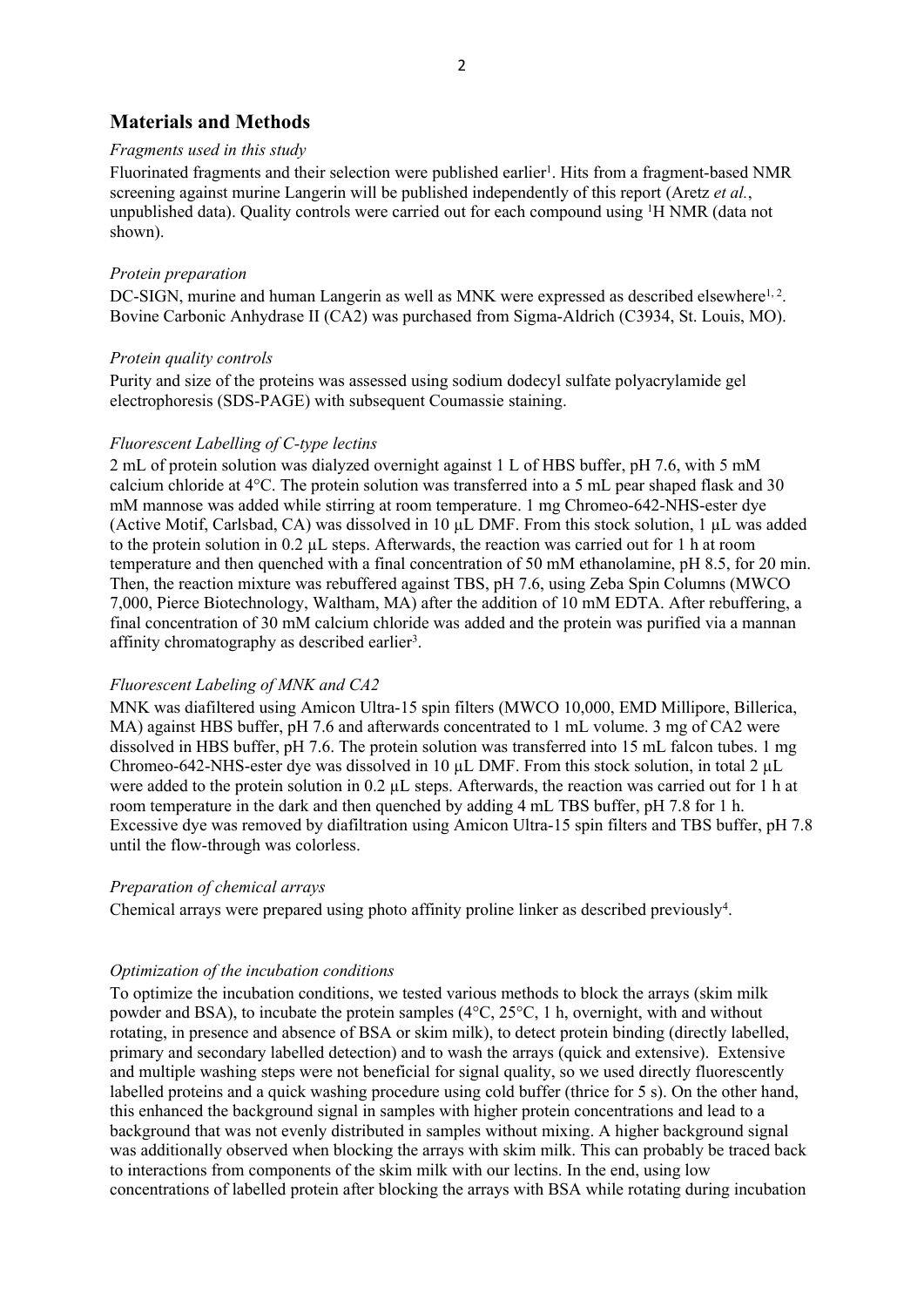#### *Fragment immobilization*

For the initial test of the array, compounds were printed in three concentrations (2.5 mM, 5 mM, and 10 mM dissolved in DMSO). For most of the compounds it was beneficial to use a higher concentration for immobilization. For Langerin 18 signals were significantly enhanced on the 10 mM spots compared to three that showed this behaviour on the 2.5 mM spots. The results for DC-SIGN were comparable (20 to three). The overall recovery rates for hits against Langerin and DC-SIGN for the 10 mM spots were 69% and 55%, respectively. Including the hits that were unique for the 2.5 mM spots, the recovery rates were 71% and 59%, respectively. Choosing higher concentrations is on average more efficient if it is not possible to optimize the immobilization concentration for each compound. This effect is probably caused by compounds with a high absorption at  $\lambda = 365$  nm which is the wavelength used during the photoreaction.

#### *Performing the micro array experiment*

The arrays were blocked with 2% BSA in TBS-T (TBS with 0.05% Tween-20) for at least 1 h at room temperature while shaking. After washing thrice for 5 min with TBS-T while shaking, the protein sample was applied in a Microarray Hybridization Chamber (G2534A, Agilent Technologies, Santa Clara, CA) at 0.2 µM. Samples were incubated overnight at 25°C in a vertical rotator. Afterwards, the arrays were washed thrice with cold TBS-T with 2 mM calcium chloride for 5 s and dried by centrifugation. Then, the arrays were scanned using a GenePix 4300A microarray scanner (Molecular Devices, Sunnyvale, CA).

#### *Preparation of HEK293T cell lysate*

A confluent 60 mm petri dish of HEK293T cells was harvested by scraping and resuspended in and washed with cold PBS (800 x *g*, 4°C). After another centrifugation step, the cells were resuspended in 500  $\mu$ L of sample buffer and lysed by ultrasonication (3 x 10 s).

#### *NMR screening*

The screening was performed as described previously for DC-SIGN and human Langerin<sup>1</sup>. The same method was applied for murine Langerin as well<sup>1</sup>. For CA2, the nanomolar inhibitor 6-Ethoxy-2benzothiazolesulfonamide (333328, Sigma-Aldrich) was added for competition at a final concentration of 200  $\mu$ M<sup>5</sup>. For MNK, ATP and ManNAc were added at a final concentration of 10 mM each. Compounds that changed their signal intensity either as competitor (3%) or potential allosteric binder (5%) were considered as hits (8% in total, Aretz, *et al.*, 2016, DOI: 10.1139/cjc-2015-0603).

#### *Data analysis of the chemical fragment arrays*

Signal intensities were calculated by subtracting the mean background signals from the mean values of each spot using GenePix Pro 7 (Molecular Devices). Then, the signal data for each compound and for the DMSO spots were grouped in KNIME 2.11.0<sup>6</sup> and analyzed using an ANOVA followed by Dunnett's test in GraphPad Prism 6.0 (GraphPad Software, La Jolla, CA, USA) or R 2.15.0<sup>7</sup> . MACCS (Molecular ACCess System) fingerprints were calculated in KNIME 2.11.0 using the MACCS Keys MOE node (Chemical Computing Group, Montreal, Canada) 8 .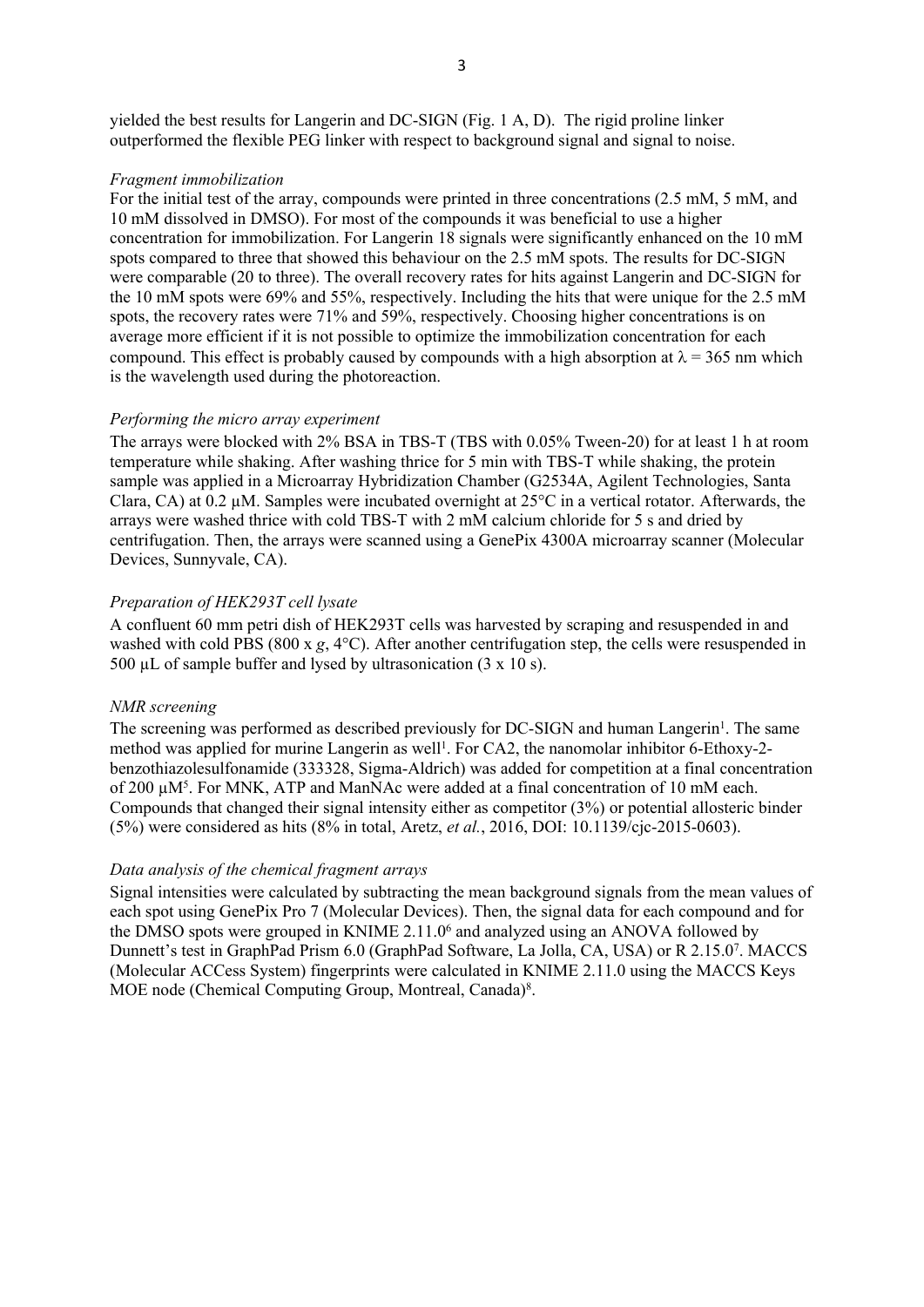4



# **Supporting figures**

Fig. S1: Quality controls of the proteins used in this study. To monitor the purity and size of the protein preparations, SDS-PAGE was performed for murine Langerin (23 kDa, A), human Langerin (23 kDa, B), DC-SIGN extracellular domain (42 kDa, C), DC-SIGN carbohydrate recognition domain (20 kDa, D), MNK (35 kDa, E), and CA2 (30 kDa, F). Abbrevations used: Std.: standard, E: elution, L: load, FT: flow-through, W: wash.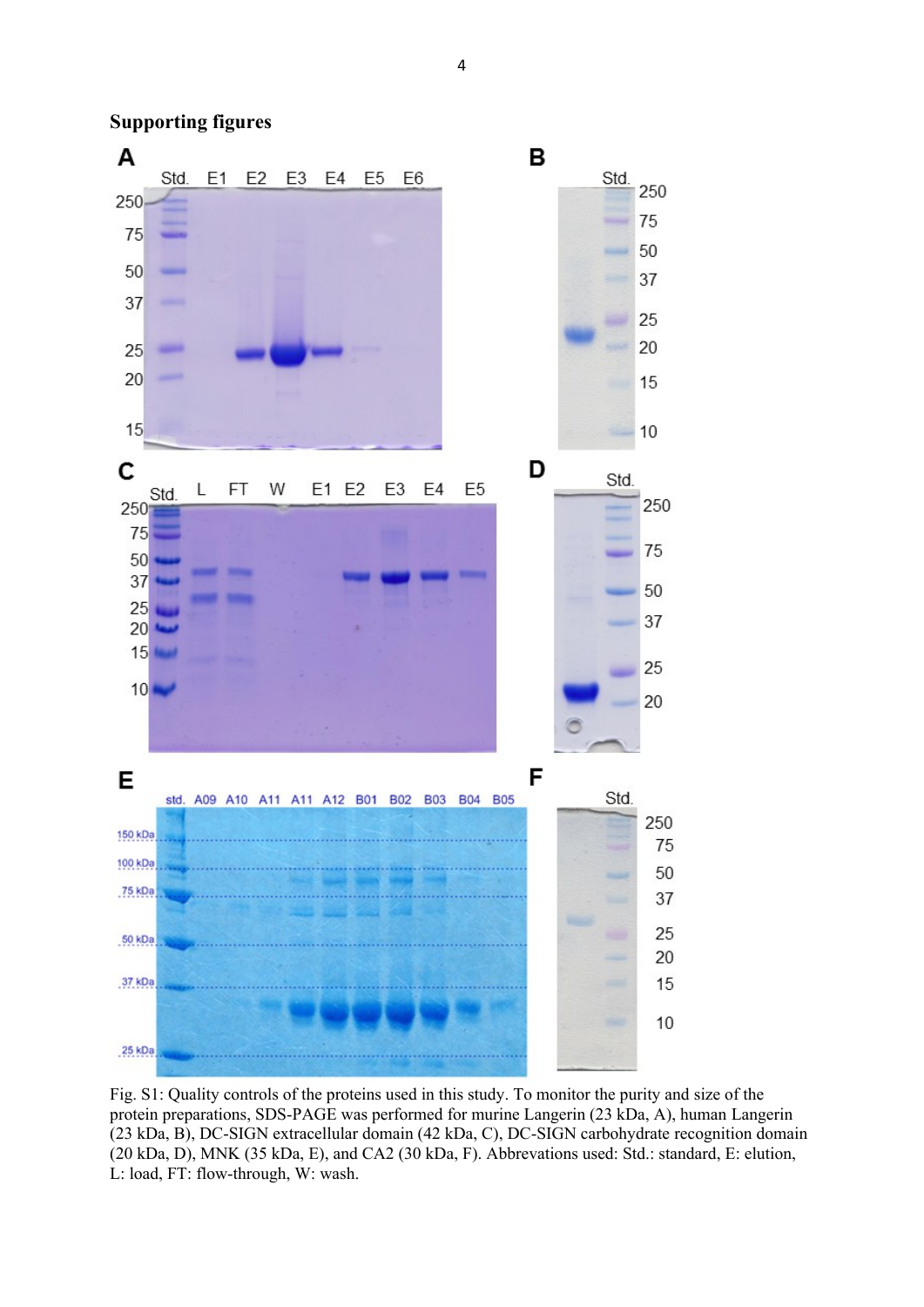

Fig. S2: Scan of an array with the highest gain to test for autofluorescence of the fragments. Only the position markers of each block gave rise to detectable signals.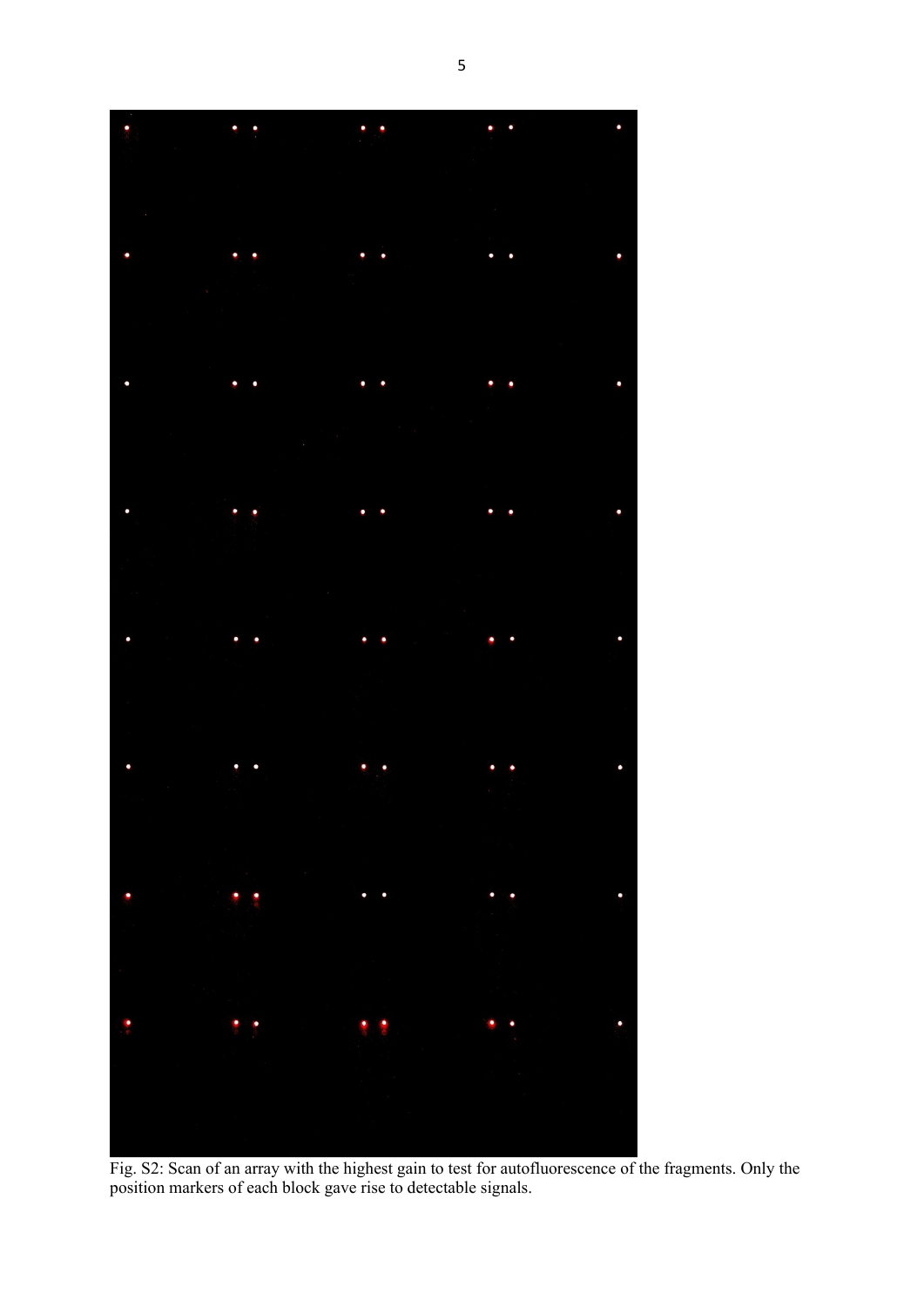

Fig. S3: Correlation of signal intensities of monomeric DC-SIGN carbohydrate recognition domain (CRD) with tetrameric DC-SIGN extracellular domain (ECD).



fragment immobilization.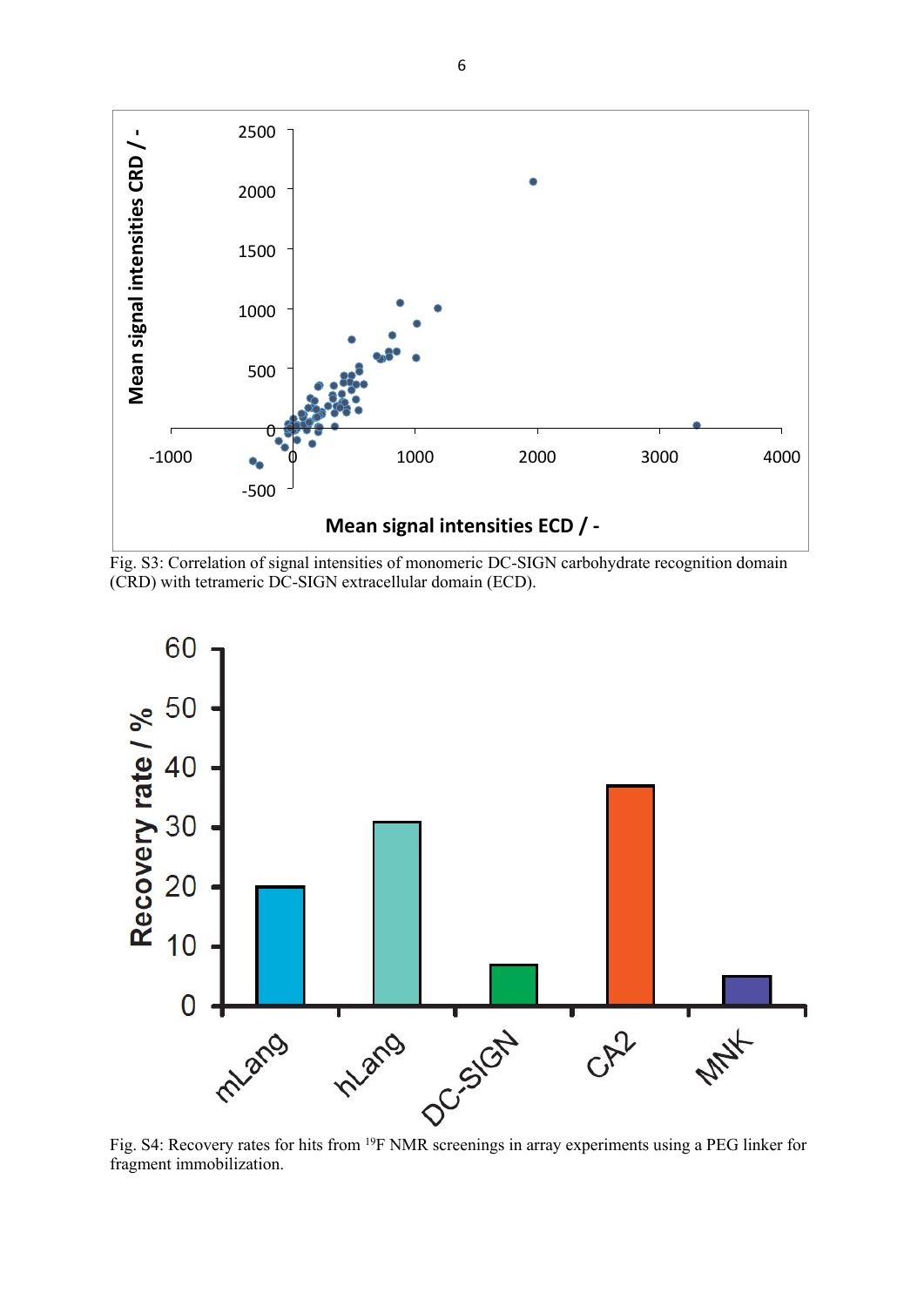

Fig. S5: Correlation of the hit rates of the array screening with the <sup>19</sup>F NMR screening using a PEG linker for immobilization.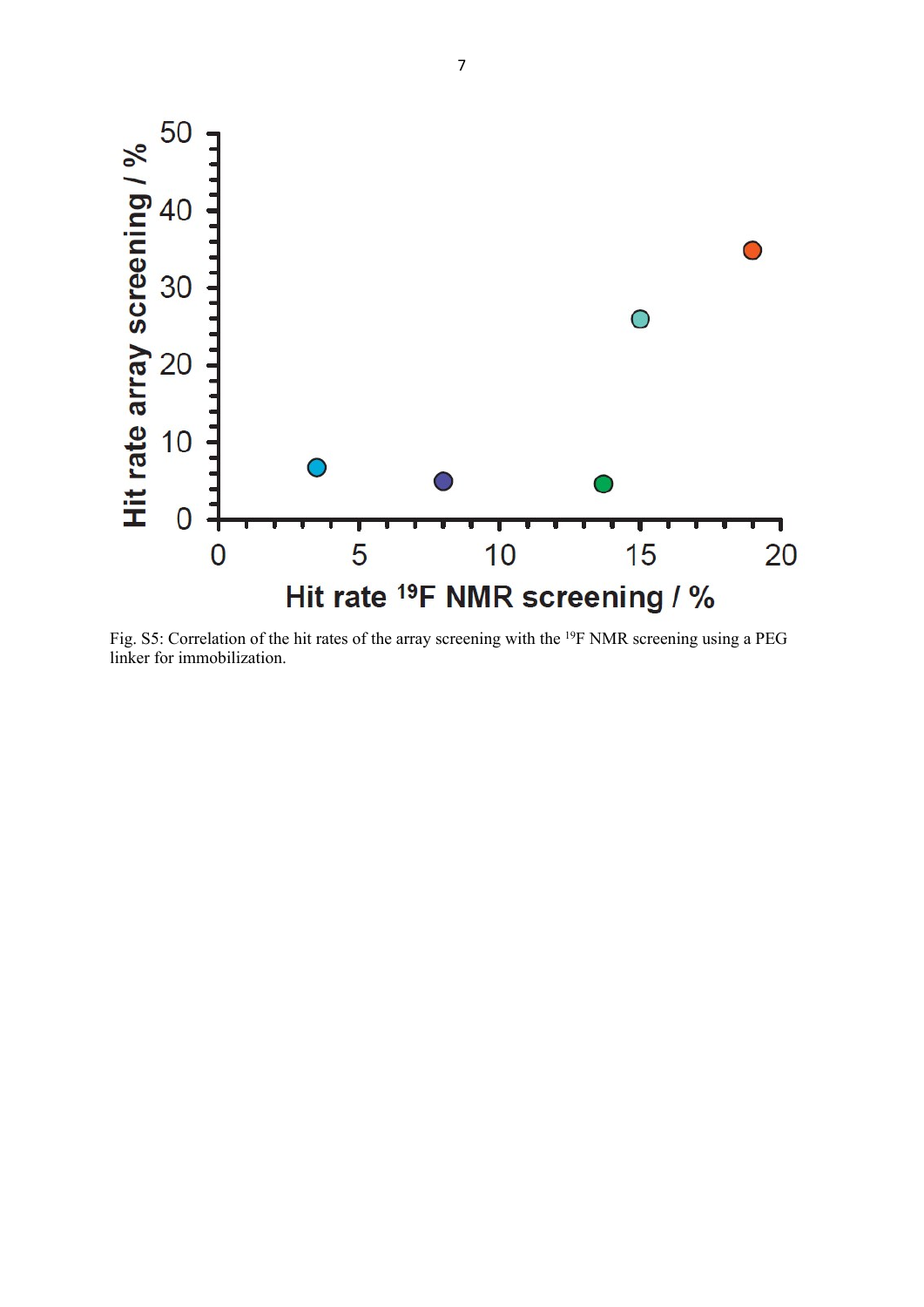# **Chemoinformatic analysis**

| <b>MACCS fingerprint</b>                  | p value |
|-------------------------------------------|---------|
| 1: #isotopes                              | 1,000   |
| 2: #atoms with atomic number > 103        | 1,000   |
| 3: #group IVA, VA and VIA periods 4-6     | 1,000   |
| 4: #Actinides                             | 1,000   |
| 5: #group IIIB, IVB elements              | 1,000   |
| 6: #Lanthanides                           | 1,000   |
| 7: #group VB, VIB, VIIB elements          | 1,000   |
| 8: #heteroatoms in 4-membered rings       | 0,696   |
| 9: #group VIIIB elements                  | 1,000   |
| 10: #alkaline earth elements              | 1,000   |
| 11: #atoms in 4 ring                      | 0,931   |
| 12: #group IB, IIB elements               | 1,000   |
| 13: #N connected to 1 O and 2 C           | 0,557   |
| 14: #S atoms in S-S groups                | 1,000   |
| 15: #C connected to 3 O                   | 1,000   |
| 16: #heteroatoms in 3-membered rings      | 1,000   |
| 17: #C in CC triple bonds                 | 0,747   |
| 18: #group IIIA elements                  | 1,000   |
| 19: #atoms in 7 ring                      | 0,970   |
| 20: #silicon atoms                        | 1,000   |
| 21: $\#C$ = bonded to C and 3 heavy atoms | 0,158   |
| 22: #atoms in 3 ring                      | 0,984   |
| 23: #C bonded 1 N and 2 O                 | 0,318   |
| 24: #O-N single bonds                     | 0,820   |
| 25: #C bonded to at least 3 N atoms       | 0,627   |
| 26: #C in 3 ring bonds and a double bond  | 0,318   |
| 27: #iodine atoms                         | 1,000   |
| 28: #XCH2X, where X<>C                    | 0,568   |
| 29: #phosphorous atoms                    | 1,000   |
| 30: #non-C Q4 bonded to $>=$ 3 C          | 1,000   |
| 31: #halogens connected to non carbons    | 1,000   |
| 32: #S bonded to an N and a C             | 0,376   |
| 33: #S atoms bonded to N                  | 0,297   |
| 34: #CH2= units                           | 1,000   |
| 35: #alkali (group IA) elements           | 1,000   |
| 36: #S atoms in rings                     | 0,852   |
| 37: #C bonded to $>= 10$ & $>= 2$ N       | 0,703   |
| 38: #C bonded $>= 2 N$ and 1 C            | 0,848   |
| 39: #S atoms bonded to 3 O                | 0,318   |
| 40: #S single bonded to OQ2               | 0,318   |
| 41: #N in C#N                             | 0,645   |
| 42: #fluorine atoms                       | 0,030   |
| 43: #X-H heteroatoms 2 bonds from another | 0,008   |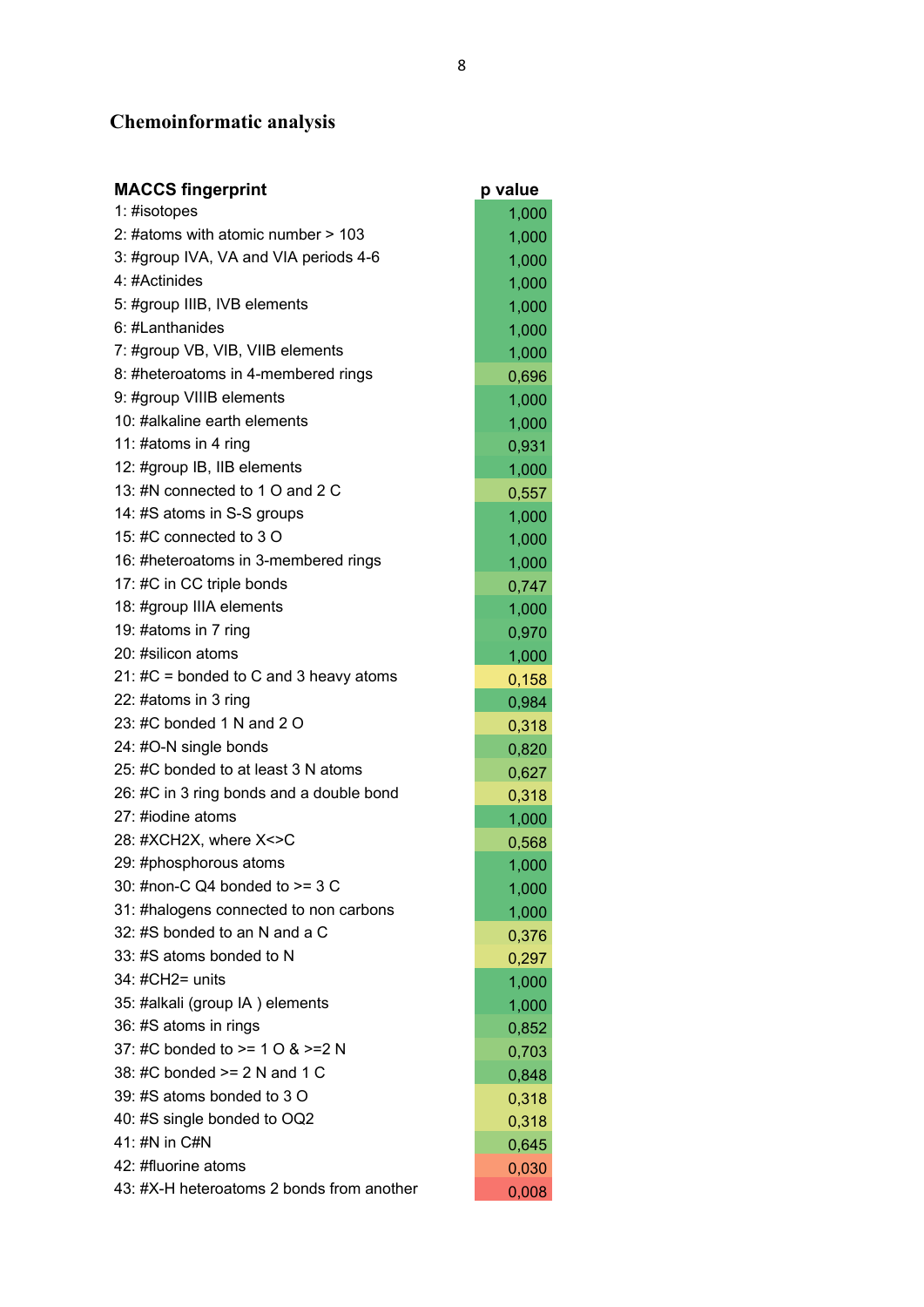| 44: #other elements                        | 1,000 |
|--------------------------------------------|-------|
| 45: #N atoms adjacent to -C=C              | 0,979 |
| 46: #bromine atoms                         | 0,419 |
| 47: #S two bonds from an N                 | 0,969 |
| 48: #non C bonded to $>=$ 3 O              | 0,318 |
| 49: #charged atoms                         | 0,195 |
| 50: #C in C=C bonded to $>=$ 3 C           | 0,196 |
| 51: #S bonded to a C and an O              | 0,507 |
| 52: #N bonded to N                         | 0,368 |
| 53: #QH 4 bonds from another QH            | 0,012 |
| 54: #QH 3 bonds from another QH            | 0,000 |
| 55: #S bonded to >=2 O                     | 0,409 |
| 56: #N bonded to >= 20 and >= 1 C          | 1,000 |
| 57: #O in rings                            | 0,622 |
| 58: #S bonded to >=2 non-carbon atoms      | 0,409 |
| 59: #non-aromatic S-[a]                    | 0,984 |
| 60: #[S+]-[O-]                             | 0,409 |
| 61: #SQ3                                   | 0,409 |
| 62: #non-ring bonds that connect rings     | 0,279 |
| 63: #N atoms in double bonds with O        | 1,000 |
| 64: #non-ring S attached to a ring         | 0,620 |
| 65: #N in aromatic bonds with C            | 0,960 |
| 66: #CX4 bonded to >=3 carbons             | 0,986 |
| 67: #S attached to heteroatoms             | 0,454 |
| 68: #QH bonded to another QH               | 0,318 |
| 69: #QH bonded to another Q                | 0,814 |
| 70: #N bonded to two non-C heavy atoms     | 0,920 |
| 71: #N bonded to O                         | 0,480 |
| 72: #O separated by 3 bonds                | 0,304 |
| 73: #S in double/charge separated bonds    | 0,555 |
| 74: #dimethyl substituted atoms            | 0,405 |
| 75: #N non-ring bonded to a ring           | 0,310 |
| 76: #C in C=C bonded to $>=$ 3 heavy atoms | 0,654 |
| 77: #N separated by 2 bonds                | 0,954 |
| 78: #N double bonded to C                  | 0,535 |
| 79: #N separated by 3 bonds                | 0,091 |
| 80: #N separated by 4 bonds                | 0,786 |
| 81: #S attached to $Q \ge 3$ atoms         | 0,854 |
| 82: #heteroatoms attached to a CH2         | 0,002 |
| 83: #heteroatoms in 5 ring                 | 0,616 |
| 84: #NH2 groups                            | 0,729 |
| 85: #N bonded to >= 3 C                    | 0,756 |
| 86: #CH2 or CH3 separated by non-C         | 0,542 |
| 87: #halogens bonded to any ring           | 0,159 |
| 88: #sulfurs                               | 0,869 |
| 89: #O separated by 4 bonds                | 0,845 |
| 90: #het. 3 bonds from a CH2               | 0,083 |

 $\overline{a}$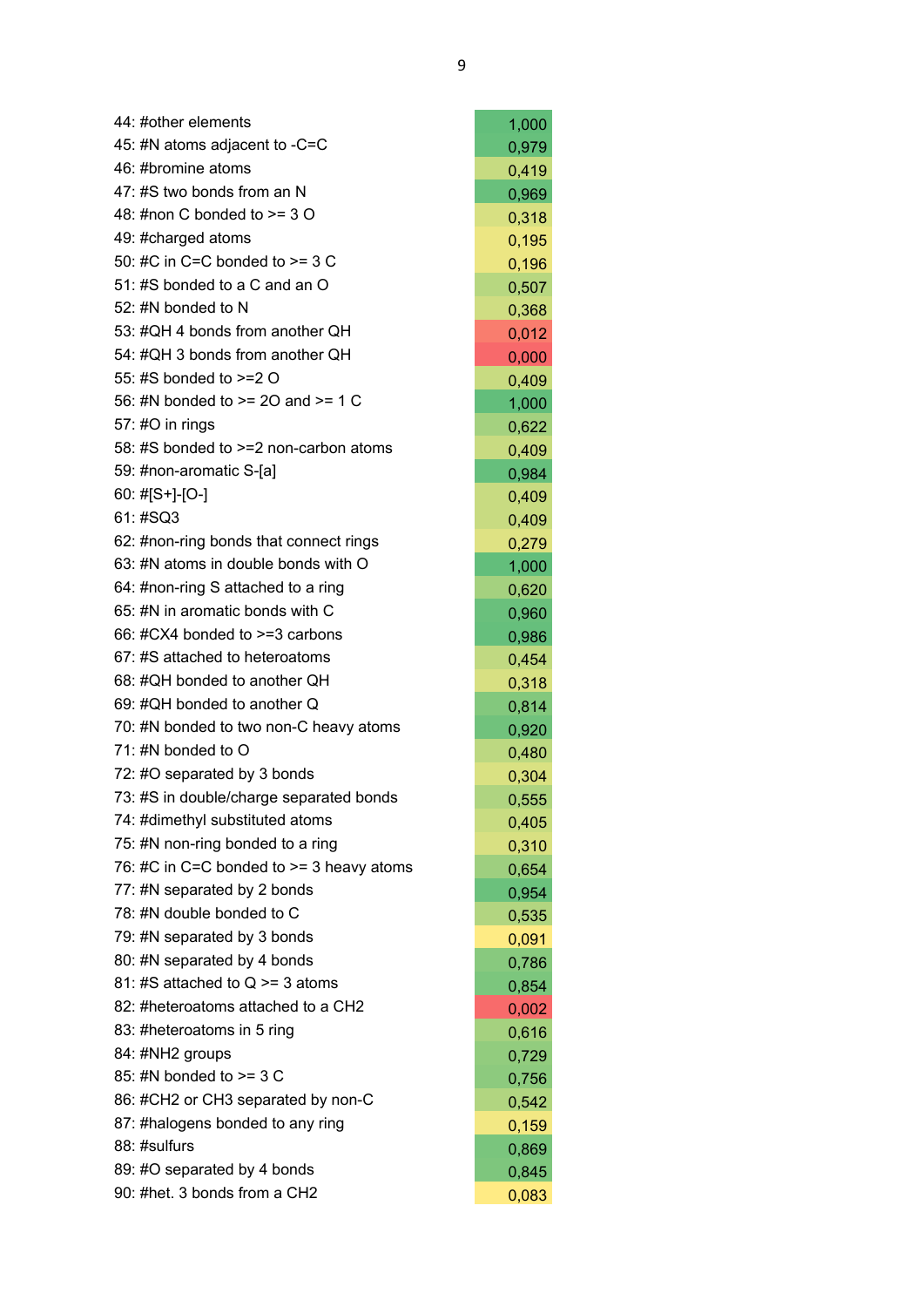| 91: #het. 4 bonds from a CH2                | 0,038 |
|---------------------------------------------|-------|
| 92: #C bonded to >=1 N, >=1 C & >= 1 O      | 0,212 |
| 93: #methylated heteroatoms                 | 0,459 |
| 94: #N bonded to non C                      | 0,712 |
| 95: #O 3 bonds from an N                    | 0,129 |
| 96: #atoms in 5-rings                       | 0,445 |
| 97: #O 4 bonds from an N                    | 0,242 |
| 98: #het. in 6-ring                         | 0,891 |
| 99: #C in C=C                               | 0,698 |
| 100: #N attached to CH2                     | 0,088 |
| 101: #atoms in 8-ring or higher             | 0,911 |
| 102: #O bonded to non C heavy atoms         | 0,304 |
| 103: #chlorine atoms                        | 0,939 |
| 104: #hets, 2 bonds from a CH2              | 0,001 |
| 105: #hets. ring bonded to a 3-ring bond X  | 0,939 |
| 106: #X bonded to $>=$ 3 non-C              | 0,068 |
| 107: #XQ>3 bonded to at least 1 halogen     | 0,477 |
| 108: #CH3 4 bonds from a CH2                | 0,979 |
| 109: #O attached to CH2                     | 0,802 |
| 110: #O 1 C from an N                       | 0,157 |
| 111: #N 2 bonds from a CH2                  | 0,138 |
| 112: #atoms with coordination number $>=$ 4 | 0,020 |
| 113: #O in non-aromatic bonds to an [a]     | 0,514 |
| 114: #CH3 attached to CH2                   | 0,355 |
| 115: #CH3 2 bonds from a CH2                | 0,752 |
| 116: #CH3 3 bonds from a CH2                | 0,586 |
| 117: #N 2 bonds from an O                   | 0,587 |
| 118: (key(147)-1 if key(147)>1; else 0)     | 0,605 |
| 119: #N in double bonds                     | 0,535 |
| 120: (key(137)-1 if key(137)>1; else 0)     | 0,339 |
| 121: #N in rings                            | 0,413 |
| 122: #N with coordination number >=3        | 0,858 |
| 123: #O separated by 1 C                    | 0,052 |
| 124: #het-het bonds                         | 0,706 |
| 125: Is # AROMATIC RING > 1?                | 0,075 |
| 126: #non-ring O bonded to 2 heavy atoms    | 0,704 |
| 127: (key(143)-1 if key(143)>1; else 0)     | 0,622 |
| 128: #CH2s separated by 4 bonds             | 0,680 |
| 129: #CH2s separated by 3 bonds             | 0,212 |
| 130: (key(124)-1 if key(124)>1; else 0)     | 0,690 |
| 131: $(\#$ het atoms with H)                | 0,000 |
| 132: #O 2 bonds from CH2                    | 0,161 |
| 133: #N non-ring bonded to a ring           | 0,610 |
| 134: #halogens                              | 0,039 |
| 135: #N in a non-aromatic bond with [a]     | 0,835 |
| 136: Bit: is there more than 1 O=           | 0,567 |
| 137: Total # ring HETEROCYCLE atoms         | 0,580 |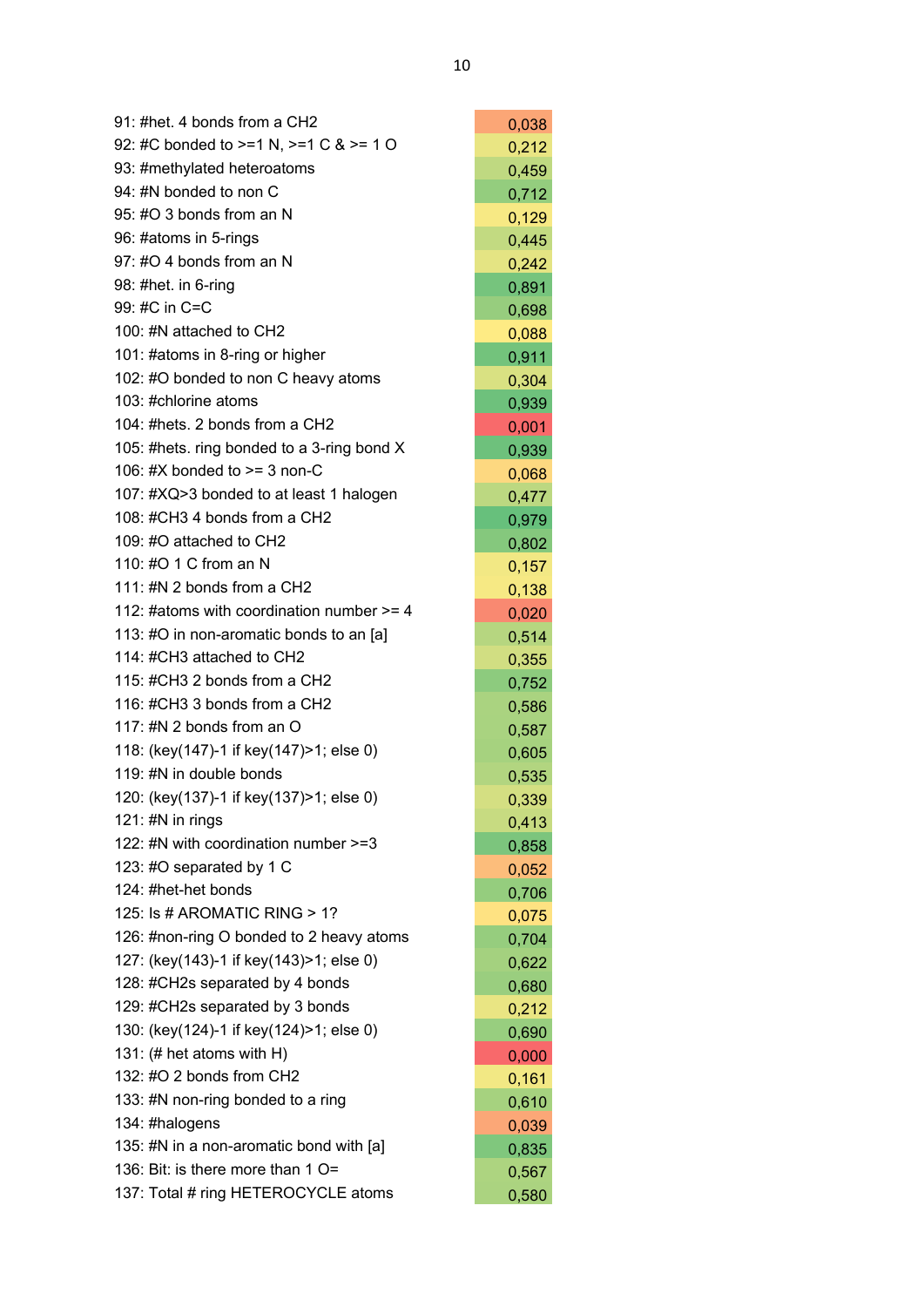| 138: (key(153)-1 if key(153)>1; else 0)  | 0,191 |
|------------------------------------------|-------|
| 139: #OH groups                          | 0,000 |
| 140: (key(164)-3 if key(164)>3; else 0)  | 0,059 |
| 141: (key(160)-2 if key(160)>2; else 0)  | 1,000 |
| 142: (key(161)-2 if key(161)>1; else 0)  | 0,340 |
| 143: #non ring O connected to a ring     | 0,425 |
| 144: #atoms separated by $(!:):(!:)$     | 0,420 |
| 145: #6M RING > 1                        | 0,041 |
| 146: Key(164)-2 if key(164)>2; else 0    | 0,044 |
| 147: #CH2 attached to CH2                | 0,444 |
| 148: #non-C with coordination number >=3 | 0,839 |
| 149: (key(160)-1 if key(160)>1; else 0)  | 0,713 |
| 150: #X separated by $(!r)-r-(!r)$       | 0,675 |
| 151: #NH                                 | 0,059 |
| 152: #C bonded to >=2 C and 1 O          | 0,681 |
| 153: #non-carbons attached to CH2        | 0,141 |
| 154: #O in C=O                           | 0,094 |
| 155: #non-ring CH2                       | 0,015 |
| 156: #XN where coord. # of $X>=3$        | 0,800 |
| 157: #O in C-O single bonds              | 0,012 |
| 158: #N in C-N single bonds              | 0,125 |
| 159: Key(164)-1 if key(164)>1; else 0    | 0,043 |
| 160: #CH3 groups                         | 0,245 |
| 161: #N                                  | 0,420 |
| 162: #aromatics                          | 0,598 |
| 163: #atoms in 6 rings                   | 0,031 |
| 164: #oxygens                            | 0,053 |
| 165: #ring atoms                         | 0,002 |
| 166: Is there more than 1 fragment?      | 0,116 |

Fig. S6: Difference between "non-hitters" and "regular-hitters" using MACCS fingerprints (Student's  $t$ -test).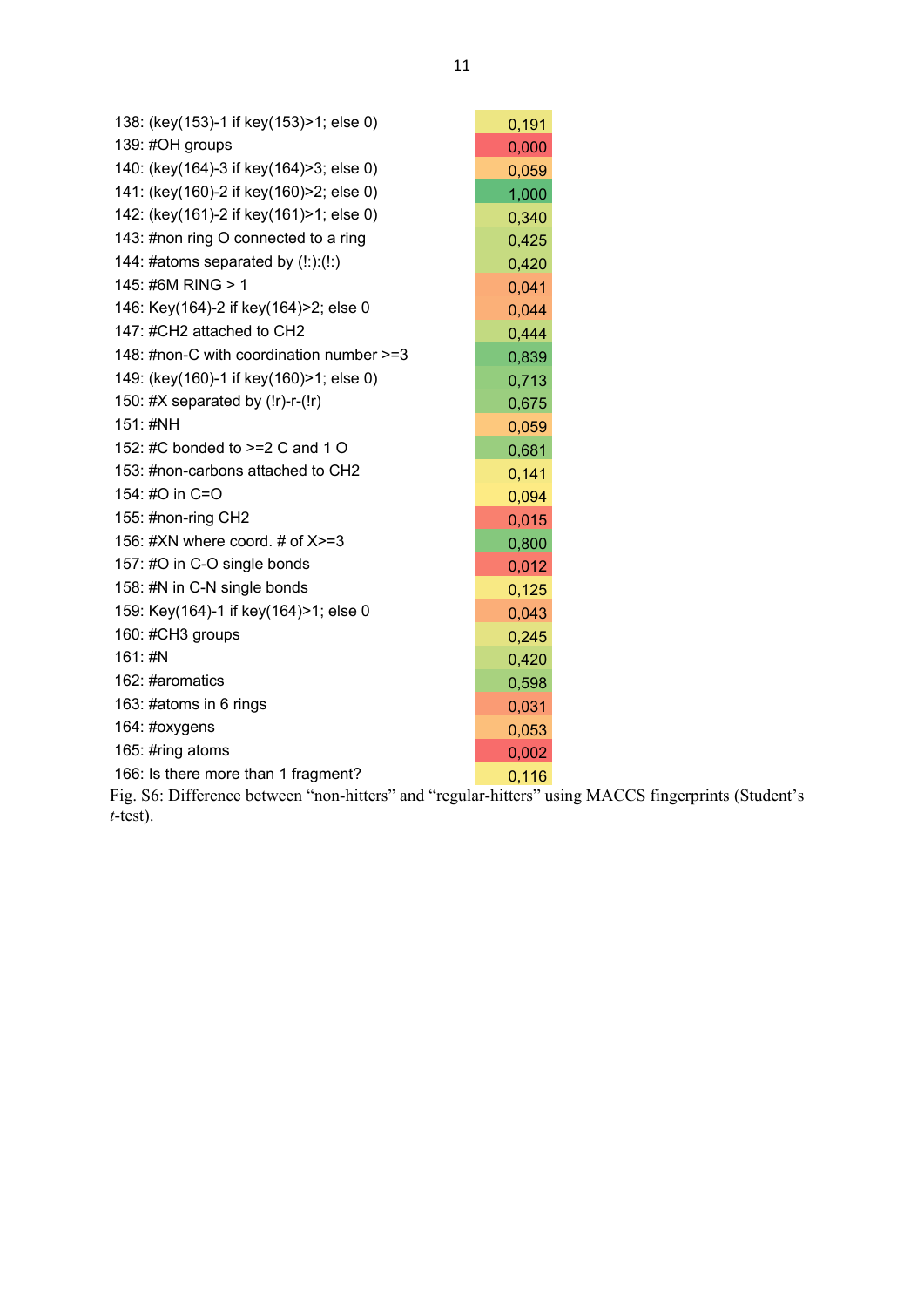## **Additional discussion of chemoinformatic analysis**

Notably several compounds did not show binding in any of the performed experiments even though they were identified as binders by NMR while others did in most of the cases. To explore common features we analyzed these chemoinformatically (Fig. S6). For this purpose, the 281 fluorinated fragments were separated into three groups: compounds that never showed a significantly enhanced signal in at least one experiment were considered as "non-hitters" (Dunnett's test against DMSO controls,  $p \le 0.05$ ) while compounds that hit in at least 80% of the performed experiments were considered as "frequent hitters" (Dunnett's test against DMSO controls,  $p < 0.001$ ). All other compounds were considered as "regular hitters".

"Non-hitters" were in average significantly smaller than "regular hitters" concerning MW and number of non-hydrogen atoms (21 Da and 2 HA, *t*-test, equal variances not assumed, p < 0.001). They also have less and smaller ring systems (#6M Ring > 1, #atoms in 6 membered rings and #ring atoms are significantly lower). Interestingly, the amount of heteroatoms in both groups was the same while the number of X-H heteroatoms was significantly lower in the "non-hitter" group (*t*-test, equal variances not assumed,  $p < 0.001$ ). The important groups for this effect were hydroxyls but not amine groups (#OH groups significantly lower, #NH groups and #NH2 groups not affected significantly). In a study analyzing the favored reaction products of a diazirine containing photoaffinity linker with different small organic molecules, a tendency towards a favored reaction with hydroxyl groups is observed as well<sup>9</sup>. This leads to the assumption that some binding epitopes are more prone to be impaired by the linker conjugation. In a larger molecule this effect is less likely as the linker has more attachment sites. Hydroxyl groups react faster with the linker and thus a reaction is more probable<sup>9</sup>. Thus, this group may protect other necessary binding epitopes. A higher number of hydroxyl groups per molecule may decrease the likelihood for an essential hydroxyl group to react. Alternatively, the immobilization density could be increased if fragments contain more hydroxyl groups. A feature of compounds that is known to impair the immobilization density is absorption at  $\lambda = 365$  nm, the wavelength at which the photoaffinity reaction is performed. Finally, new binding epitopes may arise during the reaction of the linker, because a trifluoromethyl group and a benzamide are attached to the fragment. This effect was already observed for some compounds from the Langerin SAR that did not bind in the SPR assay but on the array.

A limited number of "frequent hitters" was observed, with only twelve fragments binding to 80% of the targets during every screening round. This low number renders a statistical analysis difficult. The only feature that was significantly enhanced in this group was the number of aromatic features (#aromatics). The higher number of aromatic substructures suggests that larger aromatic substituents may be more susceptible to false positive behavior due to non-specific binding.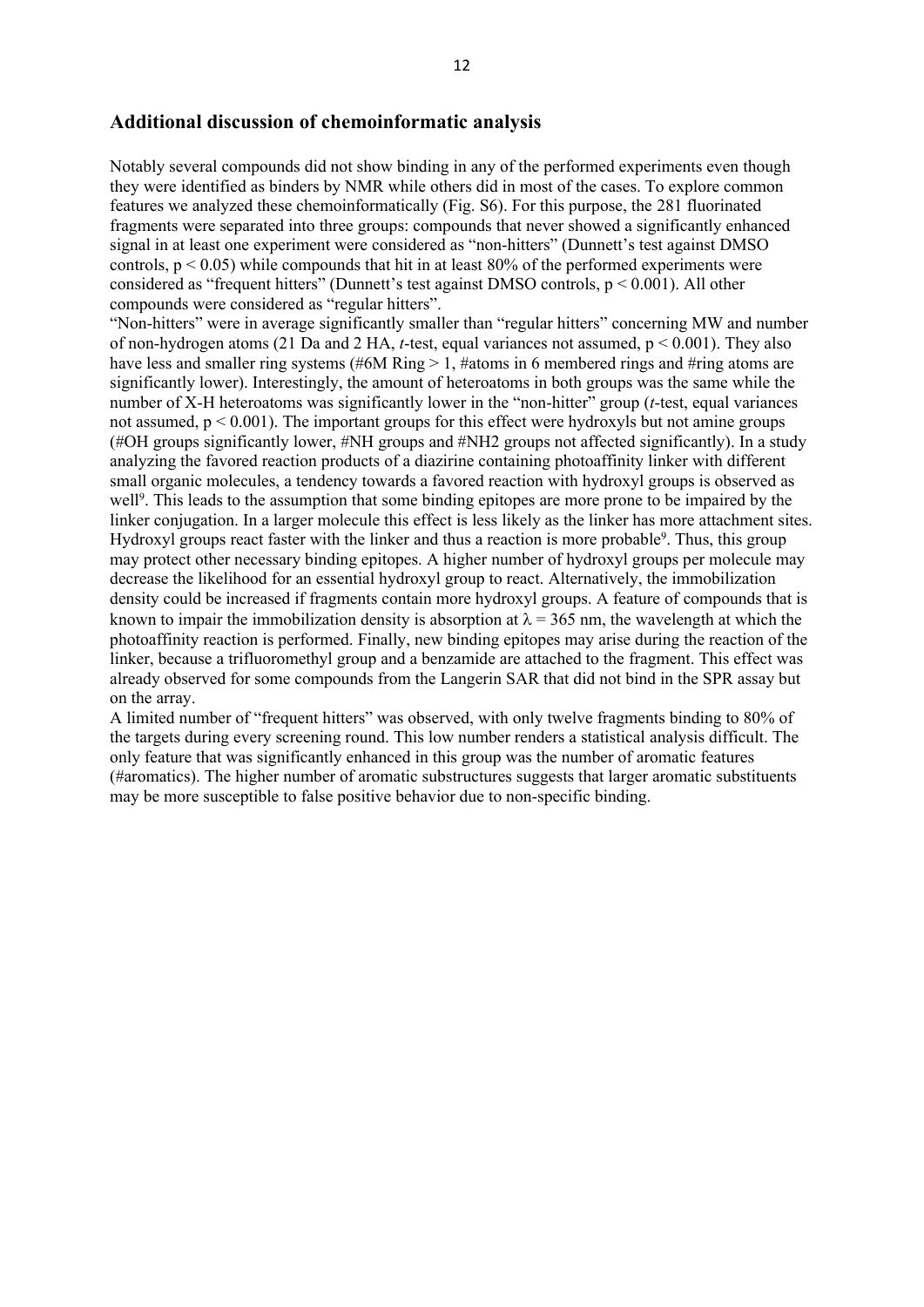

Fig. S7: Principle component analysis of MACCS fingerprints of the fragment library (blue) and the "regular hitters" data set (orange).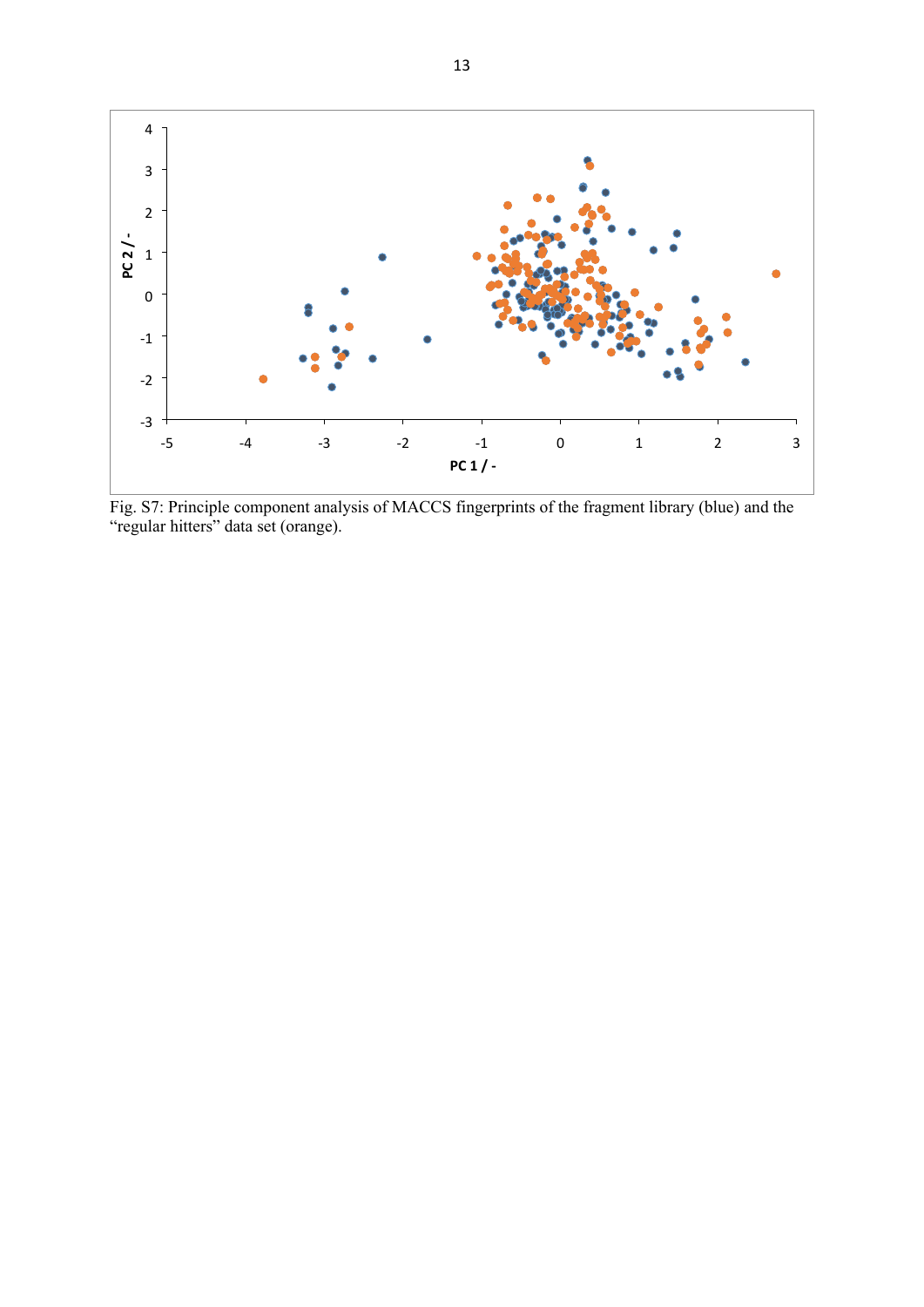

Fig. S8: Known CA2 inhibitors<sup>5</sup> and related fragments present on the chemical fragment array. To analyze whether fragment arrays are able to identify suitable starting points for drug design, we found nine compounds in the immobilized library that resemble known CA2 inhibitors. (A) Previously identified inhibitors for bovine CA2<sup>10, 11</sup>. (B+C) Nine fragments present on the array with high substructure similarity to known CA2 inhibitors. (B) Four were identified as hits against CA2 on the array while (C) five compounds were not identified as hits. The compounds are classified as "regular hitters" (green), "frequent hitters" (yellow) and "non-hitters" (red, see "additional discussion of chemoinformatic analysis").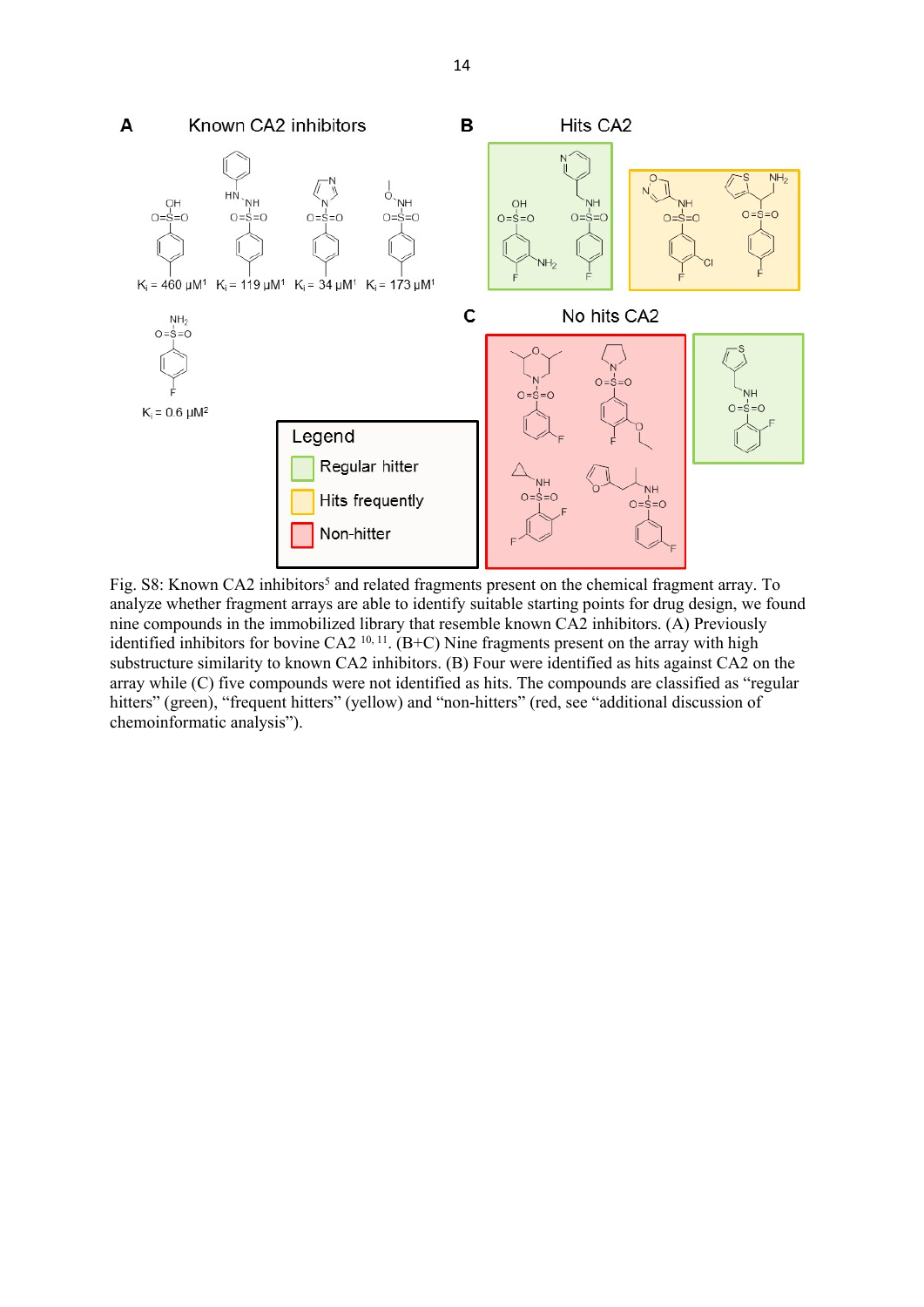

Fig. S9: MNK inhibitors from fragment-based ligand design. We previously identified picolinic acid derivatives as highly efficient fragment inhibitors against MNK (Aretz, *et al.*, 2016, DOI: 10.1139/cjc-2015-0603). Four of these inhibitors were immobilized on the fragment array. (A) Three of these four inhibitors were not identified, (B) while one fragment was a hit during the array screening. The compounds are classified as "regular hitters" (green), "frequent hitters" (yellow) and "non-hitters" (red, see "additional discussion of chemoinformatic analysis"). (C) Previously described MNK inhibitors with picolinic acid scaffold (Aretz, *et al.*, 2016, DOI: 10.1139/cjc-2015-0603).



Fig. S10: Chemical arrays using 0.2 µM protein in the presence of HEK293T cell lysate.